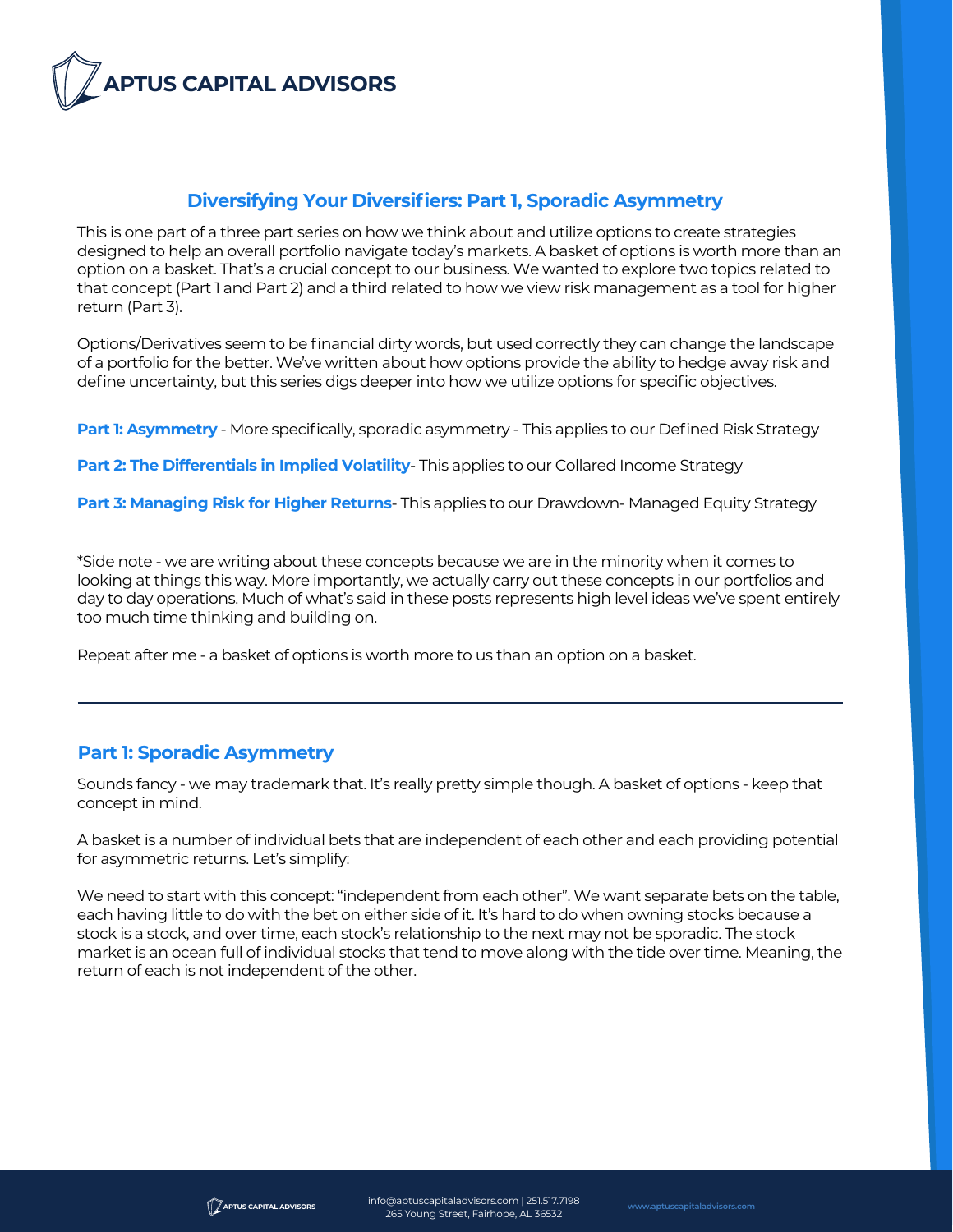

Welp, that's not what we want. How can we get exposure to stocks where returns will truly be sporadic/uncorrelated? Answer: shorten your time frame.

Correlation of returns is an important concept. It just means how closely the return of one thing is to the next. Stock correlations tend to grow as time horizons are lengthened. But, if you shorten the time frame, correlations are all over the board...sporadic.

Take a look at a simplified illustration of this point below using S&P 500 as a whole. As time expands, the probability of a positive outcome becomes more and more certain. But, with the time horizon shortened to a day, it's a flip of a coin:

| S&P 500: 1926 - 2015 |                 |                 |
|----------------------|-----------------|-----------------|
| <b>Time Frame</b>    | <b>Positive</b> | <b>Negative</b> |
| Daily                | 54%             | 46%             |
| Quarterly            | 68%             | 32%             |
| One Year             | 74%             | 26%             |
| 5 Years              | 86%             | 14%             |
| 10 Years             | 94%             | 6%              |
| 20 Years             | 100%            | O%              |

The S&P 500 is an ocean of 500 individual stocks. If outcomes over shortened time frames for the ocean are a flip of coin, imagine what's going on with each individual company's returns! Short time frames provide a great chance for sporadic returns. Now to asymmetry…

Asymmetry simply means one side is bigger than the next. When it comes to owning call options, or being long the contract, your upside is unlimited while your downside is a known quantity.

\*Reminder - A Call option gives you the right to buy a security at a certain price. Stock ABC trades at \$100. You buy a call option with a strike price of \$105. If ABC goes to \$200, you can buy it at \$105, that's great news. If ABC goes out of business, your loss is limited to the cost of the option.

Your potential loss is limited to the amount you paid for the option, nothing more (defining uncertainty). But your gain could be multiples of what you have at risk. That's the asymmetric payoff potential of options.

An individual stock's potential upside is dramatically larger than the market's as a whole. In other words, a typical move in a single stock over a day, week, or month has a much wider band around potential outcomes than the market as a whole. That can be great when you own options on those moves. We know what we can lose, and the potential for gains much larger than what's at risk is exciting. Repeat after me: A basket of, is greater than a basket on!

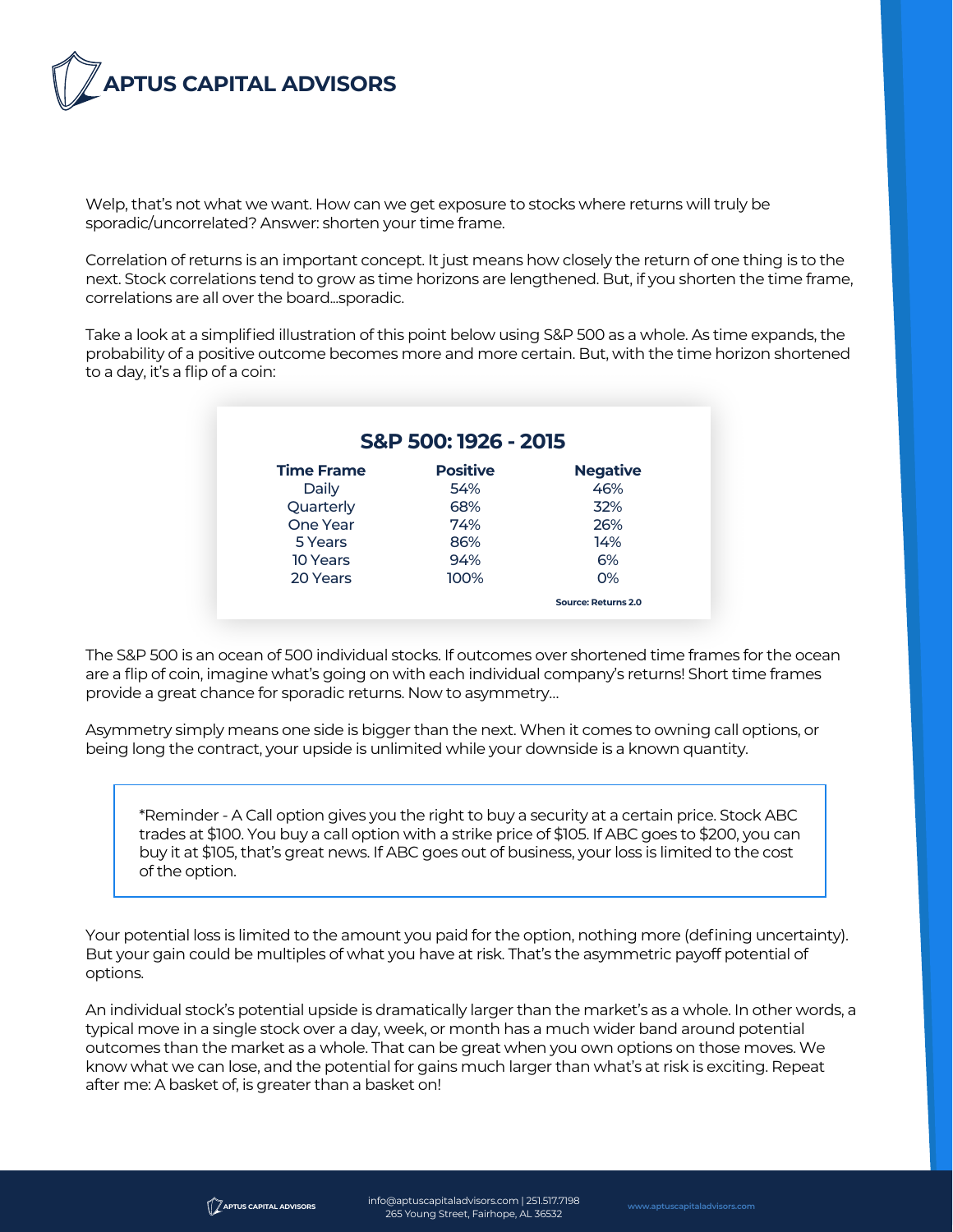

A basket of options provides sporadic asymmetry that an option on a basket doesn't. This matters to both provide potential return and lowering potential risk.

That said, we do have the ability to own index call exposures within the portfolio. When it comes to sporadic asymmetry, owning multiple individual (call option) positions in a portfolio opens the best opportunity to an uncorrelated return profile(unlimited upside, defined downside, etc).

### **However...**

When you own a decaying asset by way of a call option, some of these characteristics can diminish in a market with little to no leadership. In that case, we want to have the ability to own the index where we can capturemarketupside even if there are major performance discrepancies under the hood of the index.

One notable fact of owning index exposure vs and individual call: LEVERAGE, LEVERAGE, LEVERAGE. We get massive notional market exposure via index calls, again with unlimited upside and defined downside (call premium deployed).

To sum it up, when we have a market where there is leadership (we'd dare to say some momentum), we will own more individual call options to exposeour shareholders to a more sporadic profile. When leadership is missing, we can own S&P 500 to get market exposure paired along with a few of our top conviction/ high leverage, idiosyncratic individual call positions (and ALWAYS our puts) throughout the defined risk portfolio.While individual options are near and dear to our strategy, we need to stay flexible inadjusting to conditions.

## **Return & Risk**

The inherent leverage in options gives us asymmetric upside on each individual bet. To move the needle and generate return, our position size can be minimal. Minimal position sizing means you can avoid concentration risk. Thanks to the combination of leverage and small position sizing, if one or two bets do well, it can eliminate the risk in most, and sometimes ALL, other bets. Having sporadic/uncorrelated returns in the mix makes this work.

Think about it, the odds for a stock moving up are typically in your favor. If you can access that probability equipped with leverage and sporadic asymmetry - you position yourself to deliver returns at the strategy level that offer lower volatility and drawdown.

# **But wait, what happens when correlations go to 1 and poop hits the fan?**

That's a great question to ask, and something we've thought a lot about. Unfortunately, shortening the time frame to help control correlations works...until it doesn't. Big market drops happen more often than we'd like to admit. It's during those left tail events that correlations across the board increase and that's not good, as it hurts our ability to access sporadic moves in our stocks.

You are always exposed to the chance of losing your option value due to a quick overall market pull back. Yes, options have allowed you to define exactly what that amount is, you just have to be comfortable with it.

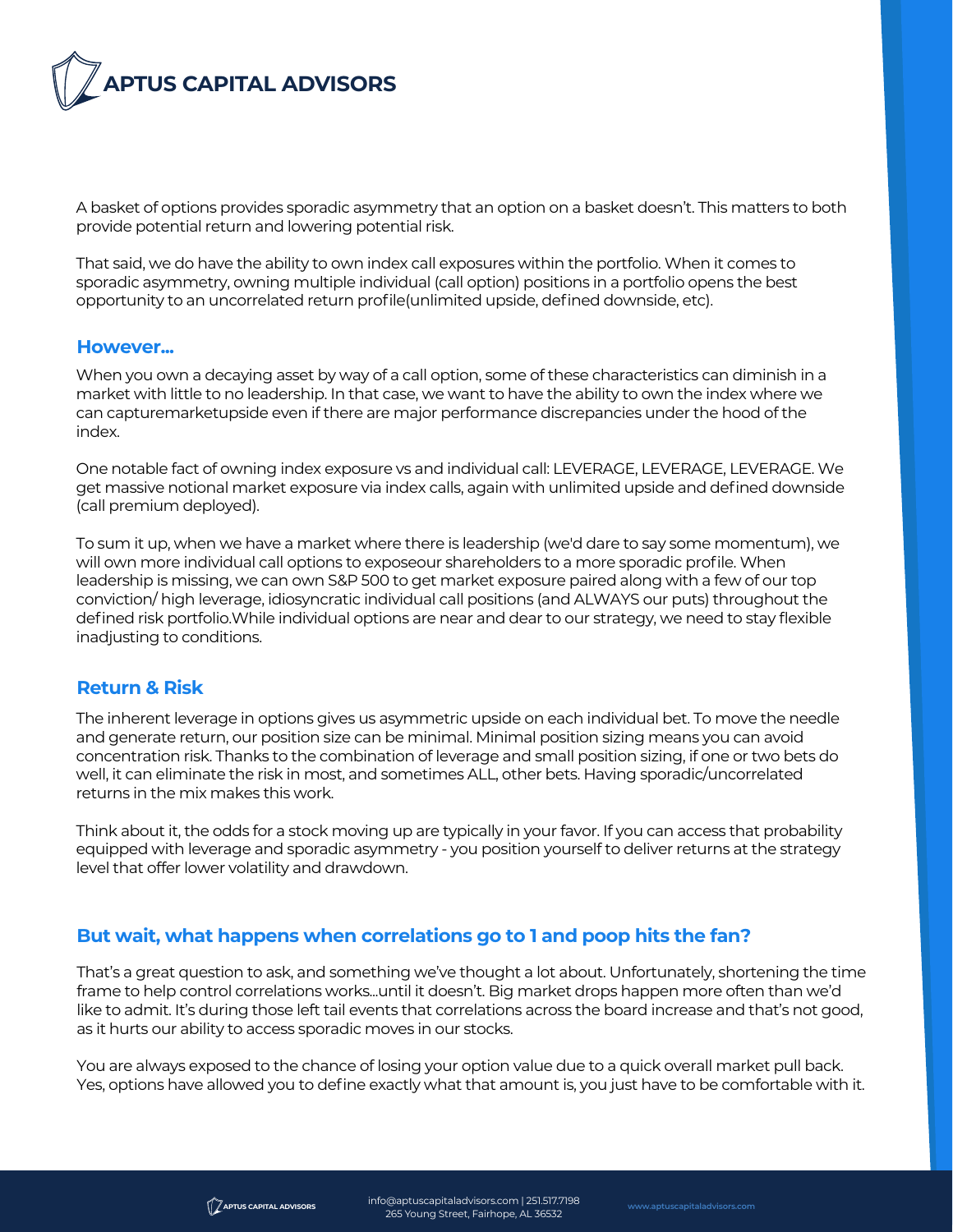

You are always exposed to the chance of losing your option value due to a quick overall market pull back. Yes, options have allowed you to define exactly what that amount is, you just have to be comfortable with it.

Our preference is as little drawdown as possible and for that reason...

We always blend our individual bets in call options with an overall and actively managed market hedge. It helps chop down a known risk amount and further reduces the chance of drawdown. In addition, we wrap the combination of call options and a market hedge up with boring investment grade bonds, designed to spit off reliable income with short maturities to reduce interest rate risk.

We just covered three things there quickly:

### **Call Options**

#### **Market Hedge**

#### **Bonds**

## **Let's put this together**

The concepts above and the three items listed are components of our firm's flagship Defined Risk strategy. What makes it work? You guessed it, the sporadic asymmetry concept. Defined Risk was conceived from the idea of sporadic asymmetry.

Let's take \$100 and break down what this looks like in the real world:

\$94 (ish) into boring bonds providing stability and potential for income.

\$5 (ish) into 10 to 20 call options (individual companies providing sporadic asymmetryor index calls).

\$1 (ish) into an actively (and when we say active - we mean active) managed market hedge providing the potential to offset drawdown and create value as prices drop.

### **Summary**

Sporadic asymmetry is what allows this strategy to give us the potential to generate returns with lower correlation to other asset classes and minimal exposure to drawdown risk.

This was created to be a bond replacement and help reduce potential drag on portfolios, but the power of a basket of options has provided a return stream that's hard to define as strictly a bond replacement.

Again, repeat after me, a basket of options is greater than an option on a basket.